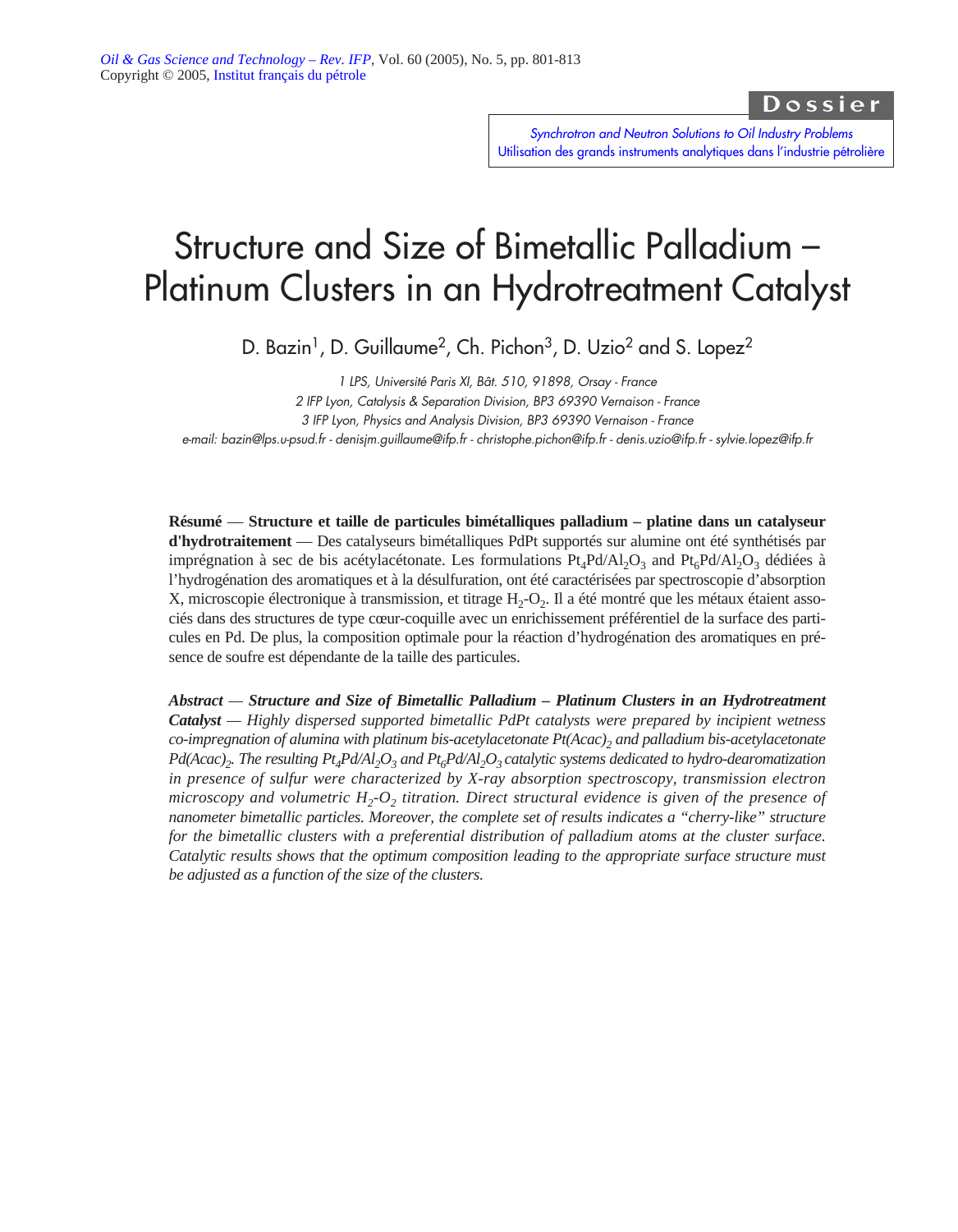# **INTRODUCTION**

In both Europe and the United States of America, legislation is imposing more and more stringent reduction of the aromatic hydrocarbons contained in car diesel fuels [1]. In addition to their carcinogenic characteristic, mono- or poly-cyclic aromatics lower the diesel fuel quality by lowering the cetane index [2]. To remove these undesirable compounds, a catalytic hydroconversion, on transition metal (mainly platinum), is generally suggested.

One of the main difficulties is the presence of sulfur in the feedstock, which is still too high, even if hydro-desulphurization treatments have achieved great progress, to use a standard hydrogenation noble metal catalyst. Because, even at such a low concentration, sulphur rapidly deactivates the dearomatizing catalyst, a thio-tolerance of the catalyst is required [3]. Various catalytic systems have already been investigated in the literature combining a thio-tolerant metallic phase with supports with different acido-basic surface properties [4-8], with addition of promoters [9-10] or alloying the Pt base catalyst with other metallic elements [11-12].

Many patents and articles claim that PdPt supported bimetallic catalysts are more thio-tolerant than pure metals [13] particularly for a selected range of Pd/Pt ratio [14-17]. Regarding academic studies, several studies have been already dedicated to the structure at the atomic scale of this bimetallic catalyst [18-22]. In some cases, contradictory results were found with no enhancement of the sulfur resistance or hydrogenation activity [23-24].

Interpretations proposed in the literature suggest that the modification of the sulphur sensitivity could be related to strong interactions between the two metals organized in coreshell structured particles. Structural and electronic characteristics depend intimately on the preparation procedure itself [25] and on the different parameters of the procedure such as the calcination temperature [26-28].

We report here a study of highly dispersed Pt-Pd catalytic systems deposited on cubic γ-alumina with different Pd/Pt atomic ratios. We have concentrated our attention on the metallic function of the catalysts. Thus, we have combined different techniques, namely X-ray absorption spectroscopy [29], TEM (Transmission Electron Microscopy) and volumetric  $H_2-O_2$  titration. The ultimate goal of this structural and electronic investigation at the atomic scale is to give clear structural evidence of the presence (or not) of heterometallic bonds inside the catalyst. Moreover, the complete set of results allows us to propose a model regarding the distribution of the two metals inside the bimetallic particles.

## **2 EXPERIMENTAL**

#### **2.1 Catalyst Preparation**

The catalysts are highly dispersed Pt, Pd monometallic and bimetallic Pt-Pd system deposited on alumina extrudates. More precisely, the support used was a cubic γ-alumina with a specific area of 280 m<sup>2</sup>/g (+/- 10 m<sup>2</sup>/g) and a pore volume of  $0.7 \text{ cm}^3/\text{g}$ . Two compositions were chosen with different metal loadings corresponding to atomic Pd/Pt ratios of 4 and 6.

 $Pd-Pt/Al_2O_3$  catalysts were prepared by incipient wetness co-impregnation of alumina with platinum bis-acetylacetonate  $Pt(acac)_2$  and palladium bis-acetylacetonate  $Pd(acac)_2$ according to the procedure described for example in references [30-31]. The two complexes were dissolved in toluene and the organic solution put in contact with alumina during 72 h at room temperature. After activation under airflow at 350°C during 2 h, the catalyst was reduced 2h at 450°C under nitrogen flow.

0.6% wt Pt and 0.4% wt Pd monometallic catalysts were also prepared using the same support and procedure in order to have reference catalysts.

## **2.2 Transmission Electron Microscopy (TEM)**

TEM was carried out on a JEOL-2010 at 200 kV. After grinding in an agate mortar and sieving, the catalyst was suspended in ethanol and the suspension was then deposited on a copper grid covered with a carbon membrane. During the measurement, the sample was maintained under secondary vacuum. Histograms were constructed from the observation of around 300 particles.

#### **2.3 Volumetric hydrogen - oxygen titration**

The titration of adsorbed  $H_2$  by  $O_2$  has been used to determine the metallic dispersion and average particle size with a  $\chi$ -sorb<sup>®</sup> apparatus. The catalysts were reduced before the titration by oxygen of the hydrogen chemisorbed on the accessible metal atoms. The reduction was performed under pure  $H_2$  flow for 2 hours at 300°C with a intermediate stage of 1 hour at 150°C. After reduction, the catalyst was cooled under hydrogen flow and the sample cell was purged at 25°C under  $N_2$  flow. Pulses of  $O_2$  were repeatedly injected into the catalyst bed until no further consumption of  $O_2$  was observed. The total volume of  $O_2$  was then calculated by summing up the proportions of all pulses consumed. The relative accuracy of the measurement is 5%.

The titration follows equations (1) and (2):

and

$$
Pt_s \cdot H + \frac{3}{4} O_2 \rightarrow Pt_s \cdot O + \frac{1}{2} H_2 O \qquad (1)
$$

$$
Pd_s - H + \frac{3}{4} O_2 \to Pd_s - O + \frac{1}{2} H_2 O
$$
 (2)

The dispersions D of the monometallic and bimetallic particles are determined according to equations (3) and (4):

$$
D\left(\% \right) = \frac{V n M}{V_m \quad \% wt} \tag{3}
$$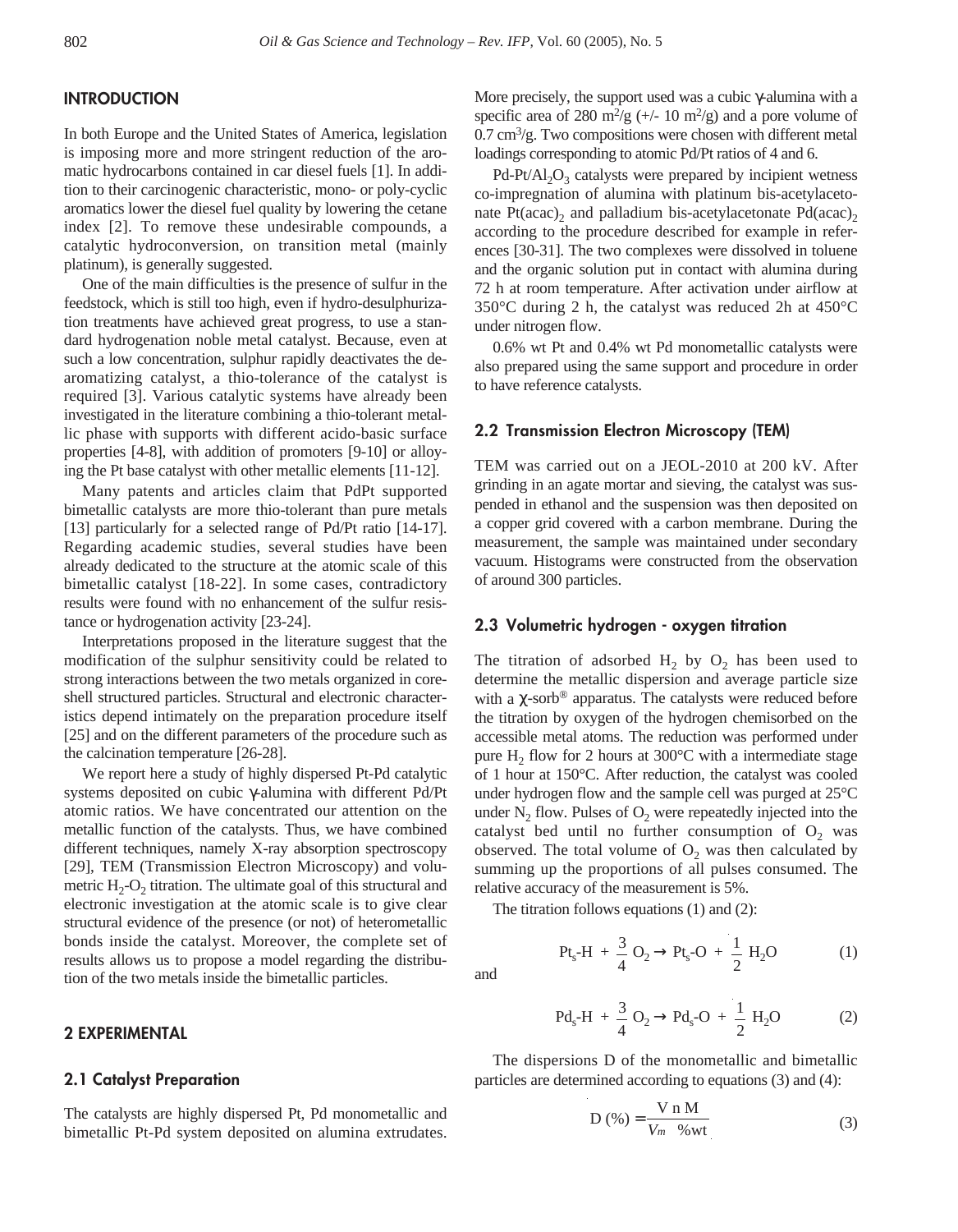$$
D(\%) = \frac{V n M_{Pd} M_{Pt}}{V_m (\% Pt * M_{Pd} + \%Pd * M_{Pt})}
$$
(4)

Mean particle size is obtained via the relations proposed by Van Hardeveld and Hartog [32] for regular truncated cubo octahedron geometry:

$$
N_t = 16 m^3 - 33 m^2 + 24 m - 6
$$
 (5)

and

$$
N_s = 30 m^2 - 60 m + 32 \tag{6}
$$

with:

*m* order of the cubo octahedron ( $m \ge 2$ ).

*Nt* total number of atoms

*N<sub>s</sub>* number of surface atoms

Dispersion defined by the ratio  $D = \frac{N_s}{N_s}$  allows one to calculate successively  $m$ ,  $N_t$  and the diameter  $d$  of a sphere containing  $N_t$  atoms given by: *N s t* =

$$
d = \frac{2\left(3N_t V_a\right)^{1/3}}{\left(4\pi\right)^{1/3}}\tag{7}
$$

Metallic surface area *S* ( $m^2/g$  <sub>catalyst</sub>) is obtained using the relation:

$$
S = \frac{VnN}{\sigma V_M} \tag{8}
$$

with:

- *Va* atomic volume (8.9 cc/mol mean value for Pd and Pt) [33].
- σ number of atoms per m<sup>2</sup> (1.27 × 10<sup>19</sup> atoms/m<sup>2</sup>)

*N* Avogadro number

- *n* stoichiometry metal / adsorbate
- $V_M$  molar volume of adsorbate at T (22400 cm<sup>3</sup>/g)

*M* molecular weight  $(g$ .mol<sup>-1</sup>)

*V* adsorbated volume (cc/g catalyst).

Note that this semi - empirical formula gives mean diameter values very close to those calculated with more realistic models as proposed in reference [23].

## **2.4 Electron Micro Probe Analysis**

For EMPA (Electron Micro Probe Analysis) characterization, sample extrudates were embedded in a metacrylate resin, polished with SiC paper and coated with carbon black. Measurements were performed with a JEOL JXA 8800R microprobe fitted with four WDS spectrometers. Electron beam conditions were 20 kV accelerating voltage, 40 nA beam current and a focused probe. The Al Kα, Pt Mα and Pd Lα lines were acquired using respectively TAP, PETH and PETH crystals. Counting times on both peak and background were respectively 10, 20 and 20 s. Elemental quantification was performed using a ZAF procedure, oxygen being calculated by stoichiometry  $(A1_2O_3)$ . About 24 analysis points were acquired every 50  $\mu$ m along the diameter on five different sample extrudates.

# **2.5 Extended X-ray Absorption Fine Structure (EXAFS)**

X-ray absorption experiments (with both *in situ* and *ex situ* reduced catalysts) were performed at the LURE laboratory using DCI, a storage ring operated with an electron energy of 1.85 GeV and a current between 260 and 360 mA. Data were collected on the EXAFS IV station, a beam line placed after a bending magnet which is equipped with a double crystal monochromator, Si(111) for the Pt  $L_{III}$ -edge (11564 eV) and Si(311) for the Pd K-edge (24352 eV), and a double borosilicate mirror for the rejection of harmonics. Measurements were done either in transmission mode (using ionisation chambers filled with air to absorb around 20% of the X-ray beam in the first ion chamber and the remainder of the X-ray beam in the second ion chamber) or in fluorescence mode using a multi-detector element. More precisely, transmission mode was used to perform experiments at the Pd K-edge whereas fluorescence mode was used at the Pt  $L_{III}$ -edge. Only the  $Pd_6Pt$  catalyst was studied by EXAFS spectroscopy.

At the Pd K-edge, the spectrum was recorded twice with a step of 4 eV (from 24150 to 25350 eV) and 2 s per point. At the Pt  $L_{\text{III}}$ -edge, each spectrum was recorded twice with a step of 2 eV (from 11450 to 12450 eV) and 5 s per point. At the Pd K-edge, as well as the Pt  $L_{III}$ -edge, the estimated energy resolution of the monochromator was approximately 3 eV. The energy/angle calibration was performed using either a Pd foil (thickness  $7.5 \mu m$ ) or a Pt foil (thickness  $7.5 \mu m$ ) as references. After sieving, particles in the 100-200 µm range were either loaded into a sample holder sealed by self-adhesive tape made of Capton® for experiments in transmission mode (Pd K-edge) or agglomerated and loaded into a sample holder (Pt  $L_{III}$ -edge).

The Pd K-edge was recorded at room temperature under atmospheric pressure. Regarding the experiments in fluorescence mode, the sample was placed in a special furnace for *in situ* treatment with entrance and exit windows made of boron nitride that is transparent to the X-ray beam [34-35].

The *in situ* reduction of the catalyst was performed at 350 $\degree$ C, under pure hydrogen, during 1 hour. The Pt L<sub>III</sub>-edge was recorded at room temperature under 1 bar pressure of pure nitrogen. Note that *in situ* reduction of the catalyst was followed by XANES (X-ray Absorption Near Edge Structure) measurements. Normalized EXAFS spectra were isolated from the experimental data using a standard procedure [36-37].

Fourier transforms (FT) of the  $k^3$  weighted EXAFS functions were obtained using a Kaiser type window ranging between 3.35 and 13.00  $A^{-1}$  beyond the Pd K-edge and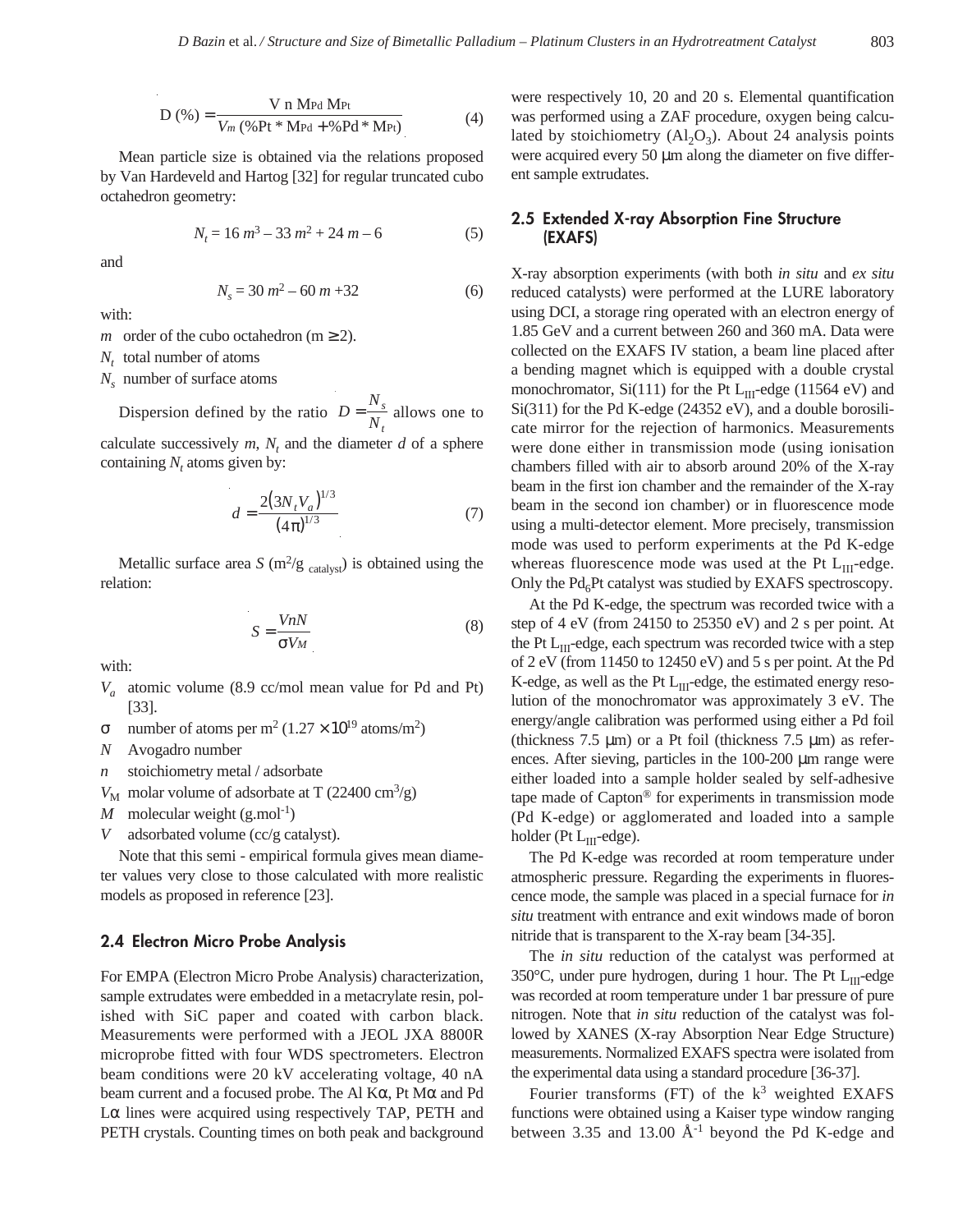between 2.04 and 8.80  $\AA$ <sup>-1</sup> beyond the Pt L<sub>III</sub>-edge (the spectra are noisy above those limits). In this work, all FT are calculated and presented without phase correction. The inverse FT were obtained in the range between 0.169 and 0.318 nm for palladium and between 0.120 and 0.380 nm for platinum. Palladium and platinum metallic foils were employed as references for the Pt-Pt and Pd-Pd bonds [38]**,** while a metallic alloy PtPd was used for Pd-Pt bonds [39].

Regarding the metal-oxygen bonds, the reference powder PdO was used for the Pd-O bond and the reference powder  $PtO<sub>2</sub>$  was used for the Pt-O bond. Structural parameters (coordination numbers and interatomic distance) of the reference compounds used in this study are summarized in Table 1. A two-shell least-squares fitting procedure (in k-space) using a single scattering EXAFS formulation was used to extract the co-ordination number (N), distance (R) and Debye-Waller factor  $(\Delta \sigma)$ . Figure 1a and 1b show the quality of agreement obtained in k and R space between filtered experimental data and numerical simulation for the Pd K-edge EXAFS spectrum of the Pd-Pt catalyst. Note that the numerical simulation corresponds to a typical residual of the order of 10-2.

#### TABLE 1

Structural parameters (co-ordination number N, interatomic distance R) of the reference compounds

|          | Pd foil | Pt foil | <b>Pd-Pt alloy</b> | PdO  | P <sub>t</sub> O <sub>2</sub> |
|----------|---------|---------|--------------------|------|-------------------------------|
| N        | 12      | 12      | 12                 | n    |                               |
| $R(\AA)$ | 2.75    | 2.76    | 2.73               | 2.00 | 2.05                          |



Hydrogenation runs were carried out in a bench scale plant test containing an isothermal fixed bed reactor operating in up-flow mode. Feedstock was a deeply desulfurized Light Cycle Oil (DLCO) which has been prepared by hydrotreating a pure Light Cycle Oil (LCO). LCO is a middle distillate refinery product generated in a fluid catalytic cracking (FCC) unit. The main properties of DLCO are summarized in Table 2. The DLCO has a very low sulfur and a high aromatic content. The sulfur content of this feed has been increased artificially up to 200 ppm S by adding dibenzothiophene (DBT). This procedure allows evaluating the effect of the amount of sulfur on the hydrogenating properties of catalysts for a same aromatic composition of the feed.

Hydrogenation of DLCO feed was carried out under the following conditions:  $25 \text{ cm}^3$  of catalysts in 1.2 mm extrudated shape diluted in  $25 \text{ cm}^3$  of SiC (in the 1-3 mm particle size range), a total pressure of 6 Mpa, reaction temperature of 300 $^{\circ}$ C, liquid hourly space velocity (LHSV) of 5 h<sup>-1</sup>, hydrogen-to-feed oil ratio (without recycle) of 450 NL/L.

The catalyst was dried *in situ* under pure  $H_2$  flow for 4 h at 150°C before being reduced at 300°C for 2 h. After reduction, the catalyst was cooled to 150°C. The initial DLCO feedstock was introduced and the test conditions were adjusted. The change of feedstock containing different sulfur contents was realized after stabilization of performances. In practice, about 300 hours are necessary to stabilize the catalysts. During this first period, the catalysts are passivated by



Figure 1a

Quality of numerical simulation of the EXAFS modulations obtained on the k( $\AA^{-1}$ ) space for Pd<sub>6</sub>Pt/Al<sub>2</sub>O<sub>3</sub> at the Pd K edge.



#### Figure 1b

FFT imaginary parts and modulus illustrate the quality of numerical simulations obtained on the  $R(\AA)$  space for  $Pd_6Pt/Al_2O_3$  at the Pd K-edge.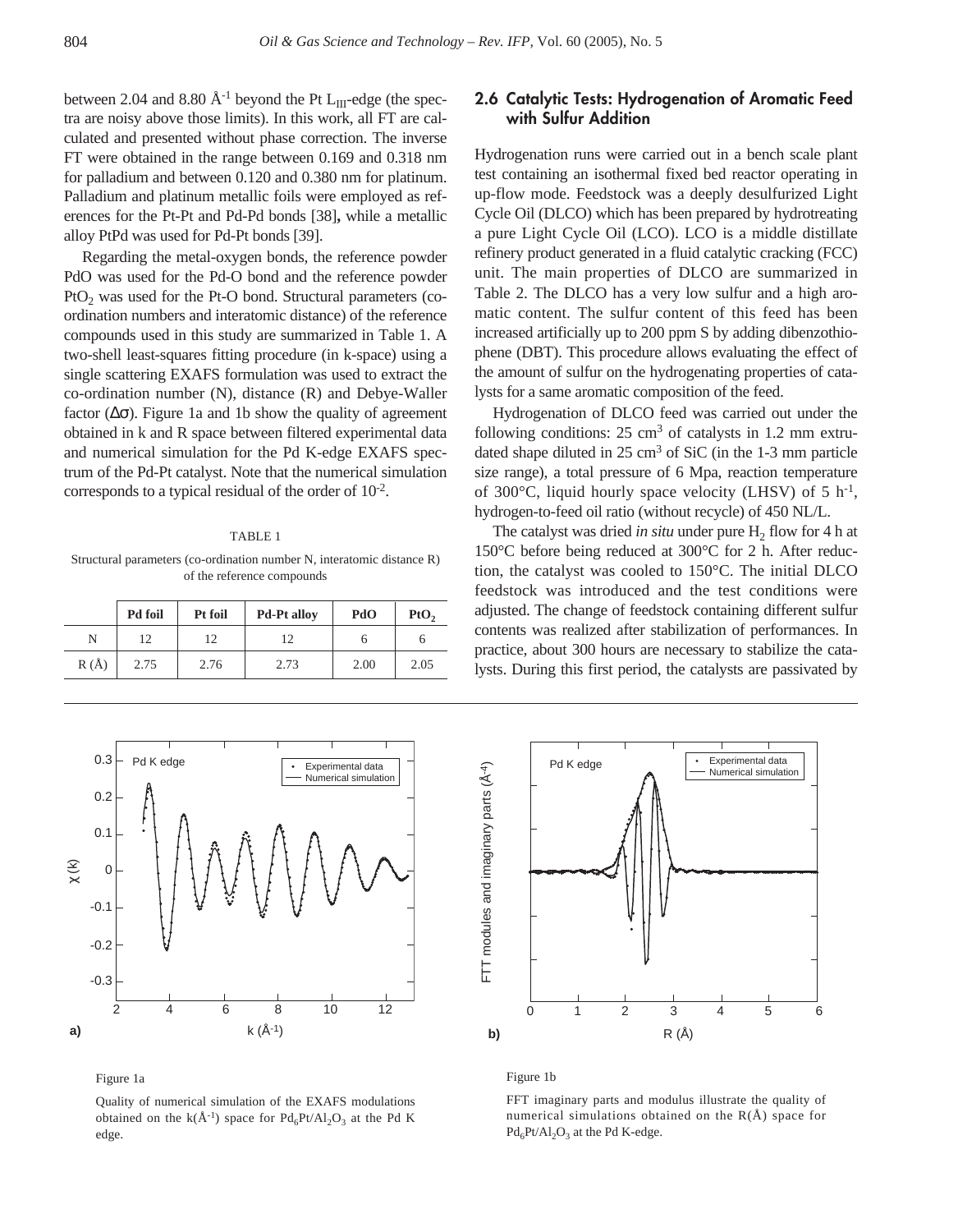sulfur. After that passivation, about 100 hours are necessary to stabilize the catalysts when DBT is added to the feedstock.

TABLE 2 Composition of the feed (DLCO)

| Sulfur, wt ppm                               | 20      |
|----------------------------------------------|---------|
| Nitrogen, wt ppm                             | 7       |
| Density (15 $^{\circ}$ C), g/cm <sup>3</sup> | 0.8874  |
| Paraffins, wt% (MS)                          | 16.4    |
| Naphtenes, wt% (MS)                          | 31.4    |
| Total aromatics, wt% (NIR/MS)                | 52.2    |
| Mono aromatics.wt%                           | 39.9    |
| PAH, wt%                                     | 12.3    |
| Distillation, IP/FP, °C                      | 169/393 |
| Cetane Number (NIR)                          | 38      |
|                                              |         |

The percentage and type of aromatics (total aromatics, mono-aromatics and poly-aromatics) in the feed and the products were measured by near infrared (NIR) spectroscopy correlated to the Fitzgerald method based on mass spectrometry (MS) measurements. The cetane number was also determined by NIR spectroscopy correlated to ASTM D613 (cetane motor). The NIR spectra were recorded on nitrogen purged Bomem MB160 FT-NIR spectrometers equipped with a DTGS (deuterated tri glycide sulfide) detector, operating in transmission mode with a resolution of  $4 \text{ cm}^{-1}$ . Total amount of sulfur in the products was measured by X-ray fluorescence.

The decrease in the total aromatics content in DLCO was assumed to be pseudo-first-order. The rate constant was defined by the following equation:

$$
k_a(h^{-1}) = ln(C_{feed}/C_{product}) \times LHSV
$$

with:

 $C_{\text{feed}}$  concentration of aromatic in feedstock and C<sub>product</sub> concentration of aromatics in product.

## **3 RESULTS**

## **3.1 Main Characteristics**

Table 3 summarizes the main characteristics of the catalysts. Nominal compositions are  $Pd_4Pt$  and  $Pd_6Pt$ . Both elements are very homogeneously distributed along the radial dimension of the extrudates as shown by the R coefficient, very close to 1 *(Fig. 2).* The symmetry of the two profiles is consistent with a close association of the two metals at least at the resolution of the Castaing microprobe analysis (about 1 µm). The dispersions and the mean diameters determined from  $H_2$ -O<sub>2</sub> titration measurements are similar for the two catalysts.

TABLE 3 Main characteristics of mono and bimetallic catalysts

| Catalysts                                              | Pt            | Pd   | $Pd_4Pt$ | $Pd_6Pt$ |
|--------------------------------------------------------|---------------|------|----------|----------|
| $Pt w t$ %                                             | $0.6^{\circ}$ |      | 0.18     | 0.20     |
| Pd wt%                                                 |               | 0.4  | 0.42     | 0.67     |
| Pd/Pt molar ratio                                      |               |      | 4.3      | 6.1      |
| R(Pt)                                                  | 0.98          |      | 0.96     | 0.96     |
| R(Pd)                                                  |               | 0.97 | 0.96     | 1.02     |
| support specific surface<br>area $(m^2/g)$             | 265           | 265  | 261      | 292      |
| $O_2$ volume $(cc/g_{catalyst})$                       | 0.47          | 0.59 | 0.57     | 0.88     |
| Dispersion $\%$ <sup>1</sup>                           | 84            | 85   | 64       | 66       |
| Mean Diameter $(nm)^2$                                 | 1.3           | 1.3  | 1.6      | 1.6      |
| Metallic surface area<br>$(m^2/g_{\text{catalyst}})^3$ | 124           | 151  | 165      | 251      |

1 calculated with equation (3) or (4).

2 calculated with equation (7). 3 calculated with equation (8) and corrected by the % weight of metal.

## **3.2 Transmission Electron Microscopy (TEM)**

Regarding the support, electron microscopy shows that the specimen is dominated by a single morphology. More precisely, the different TEM photographic pictures show small plates of cubic γ-alumina extrudates, of 1-10 nm in length.

A TEM photograph and the particle size distribution of the  $Pd<sub>6</sub>Pt$  catalyst, obtained by a statistical analysis of several micrographs, are presented on Figure 3. Most of the particles have a size around 1 nm and the average size by number is 1.8 nm. Larger particles up to 6 nm are also present but to a much lower extent. The probe size is too large compared to the size of the particles to determine the distribution of the different metal elements of the individual catalyst particles.

## **3.3 Atomic Structure: EXAFS Measurements**

The XANES part of the absorption spectrum for  $Pd_6Pt$ catalyst is plotted in Figure 4. After *in situ* treatment under  $H<sub>2</sub>$ , the platinum atoms are reduced to metallic state as indicated by the similarity in the intensity of the white line of the Pt foil to that of the catalyst [40-41]. Moreover, a comparison of the EXAFS part of the absorption spectra for Pd<sub>6</sub>Pt catalyst (*Fig. 5*) clearly indicated that the local environment of Pt atoms essentially consists of metal atoms. This is confirmed by the shape and the position of the FT modulus *(Fig. 6)* as well as by the coordination numbers given by the numerical simulation of the EXAFS oscillations *(Table 4)*. More precisely, quantitative analysis gives 3.4 for the average number of platinum atoms and 6.7 for average number of palladium atoms around platinum atoms.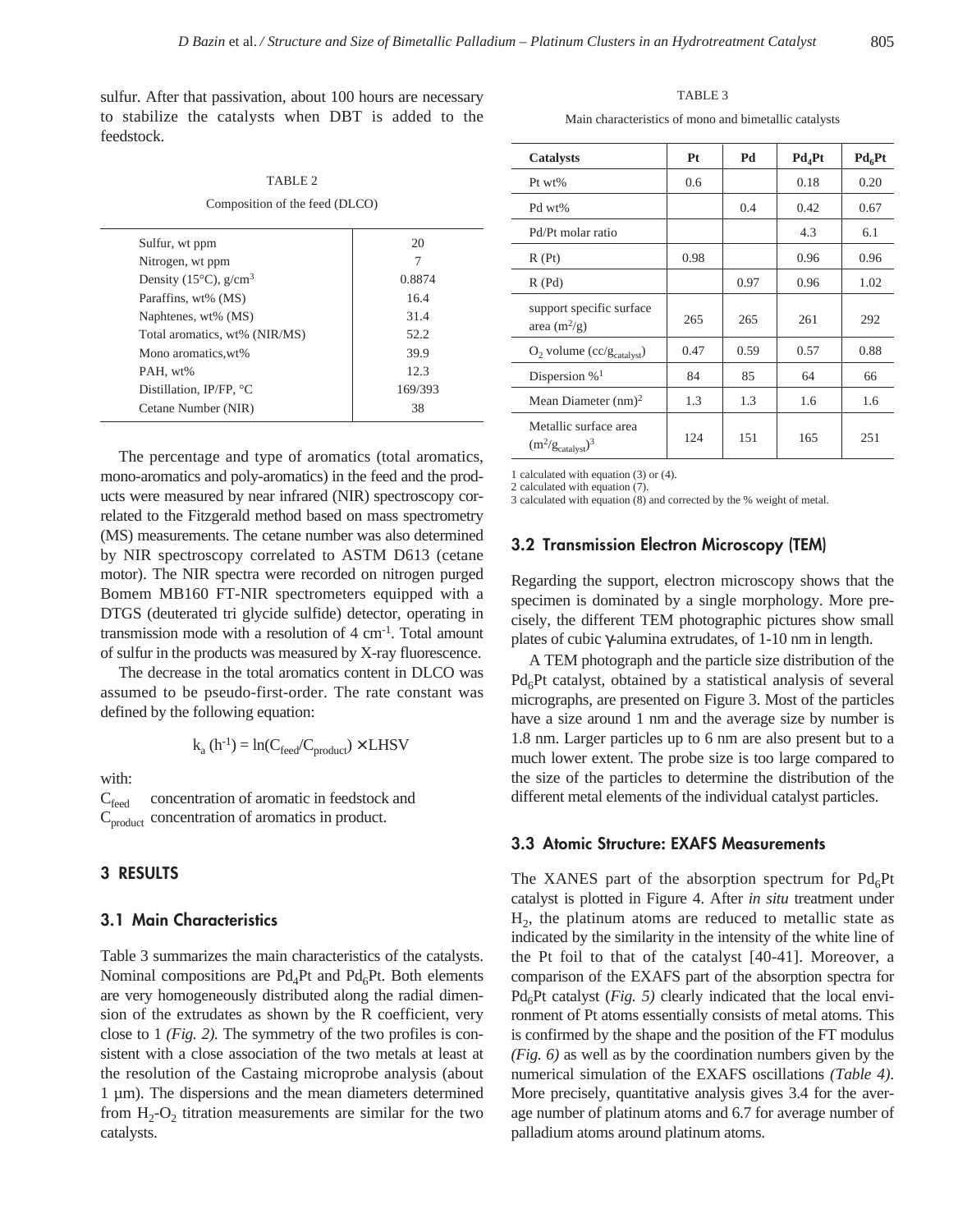

Figure 2

Metallic repartitions of platinum and palladium for both  $Pd_6Pt/Al_2O_3$  and  $Pd_6Pt/Al_2O_3$  catalysts by EPMA.



#### Figure 3

TEM micrographs (with large metallic particles) and histogram of the  $Pd_6Pt$  catalyst.





XANES spectra collected at the Pt  $L_{III}$  edge for the Pd<sub>6</sub>Pt catalyst (A) compared to the alloy PtPd metallic foil (B) and the Pt metallic foil (C).



#### **Figure 5**

EXAFS data collected at the Pt  $L_{III}$  edge for the Pd<sub>6</sub>Pt catalyst after *in situ* H<sub>2</sub> reduction (A) compared to the alloy PtPd metallic foil (B) and the Pt metallic foil (C).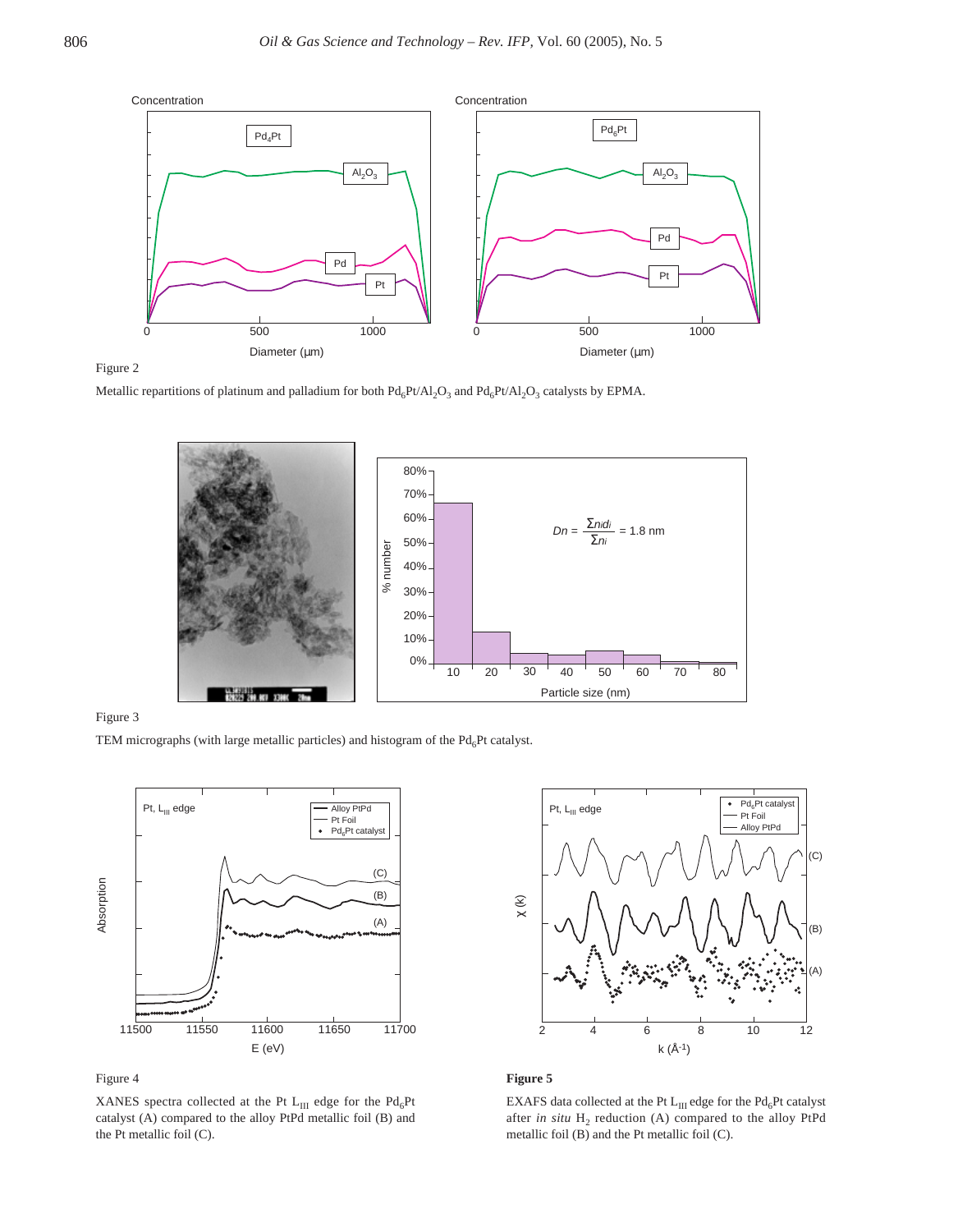

Figure 6

F.T. modules obtained at the Pt  $L_{III}$  edge for the Pd<sub>6</sub>Pt catalyst after the *in situ* reduction (A) compared to the alloy PtPd metallic foil (B) and the Pt metallic foil (C).

#### TABLE 4

Parameters for numerical simulation of EXAFS data at Pd K-edge or Pt  $L_{III}$ -edge for Pd<sub>6</sub>Pt catalyst

| Edge                                  | Pd K-edge                      | Pt $L_{III}$ -edge             |
|---------------------------------------|--------------------------------|--------------------------------|
| Scale factor                          | 1.00                           | 1.00                           |
| Number of shells                      | 2                              | 2                              |
| Nature of the shell                   | Pd                             | Pt                             |
| Number of neighbours (N)              | 6.9 ( $\pm$ 0.5)               | $3.4 (\pm 0.5)$                |
| Distance $(R)$                        | $2.73\text{\AA}$ ( $\pm$ 0.05) | $2.67\text{\AA}$ ( $\pm$ 0.05) |
| Debye-Waller factor $(\Delta \sigma)$ | $0.02\text{\AA}$               | $0.01\text{\AA}$               |
| Edge shift                            | $2.5 \text{ eV}$               | $-3.2$ eV                      |
| Nature of the shell                   | Pt                             | Pd                             |
| Number of neighbours (N)              | $0.9 \ (\pm 0.5)$              | $6.7 (\pm 0.5)$                |
| Distance $(R)$                        | $2.77\text{\AA}$ ( $\pm$ 0.05) | 2.82Å ( $\pm$ 0.05)            |
| Debye-Waller factor $(\Delta \sigma)$ | $0.03\AA$                      | $0.01\text{\AA}$               |
| Edge shift                            | $2.1 \text{ eV}$               | 0.0 eV                         |

A similar approach was carried out at the Pd K-edge. The XANES part of the absorption spectra collected at the Pd Kedge after *in situ* reduction of the  $Pd_6Pt/Al_2O_3$  catalyst *(Fig. 7)* indicates clearly that the palladium atoms are reduced to metallic state [42].

Also, a comparison of the different EXAFS parts for  $Pd_6Pt$ catalyst above the Pd K-edge shows that the local environment of Pd atoms essentially consists of metal atoms *(Fig. 8).* Finally, FT modules as well as the values of the different coordination numbers, confirmed these observations *(Fig. 9).* Regarding the metallic particles present inside the bimetallic catalyst, the analysis of the EXAFS modulations present beyond the Pd K-edge shows for the local environment of palladium 6.9 Pd atoms at 0.273 nm and 0.9 Pt atoms at 0.277 nm.



Figure 7

XANES spectra collected at the Pd K edge for the  $Pd_6Pt$ catalyst (A) compared to the alloy PtPd metallic foil (B) and the Pd metallic foil (C).



Figure 8

EXAFS modulations collected after the Pd K edge for the Pd<sub>6</sub>Pt/Al<sub>2</sub>O<sub>3</sub> catalyst after the *in situ* reduction (A) compared to the Pd metallic foil (B) and the alloy PtPd metallic foil (C).

As previously underlined [43]**,** we have in the case of bimetallic clusters, the following relationship:

$$
R_{PtPd} = R_{PdPt}, \sigma_{PtPd} = \sigma_{PdPt}, C_{Pt} N_{PtPd} = C_{Pd} N_{PdPt}
$$

where  $C_A$  and  $C_B$  corresponds to the atomic concentration of the two metals.

The different measured bond lengths in the samples gave results in good agreement with those calculated in the experimental references. Pd-Pt bond lengths measured at Pd Kedge and Pt  $L_{III}$ -edge are not exactly the same but are coherent with the estimated error of the measurement. Pd-Pd bond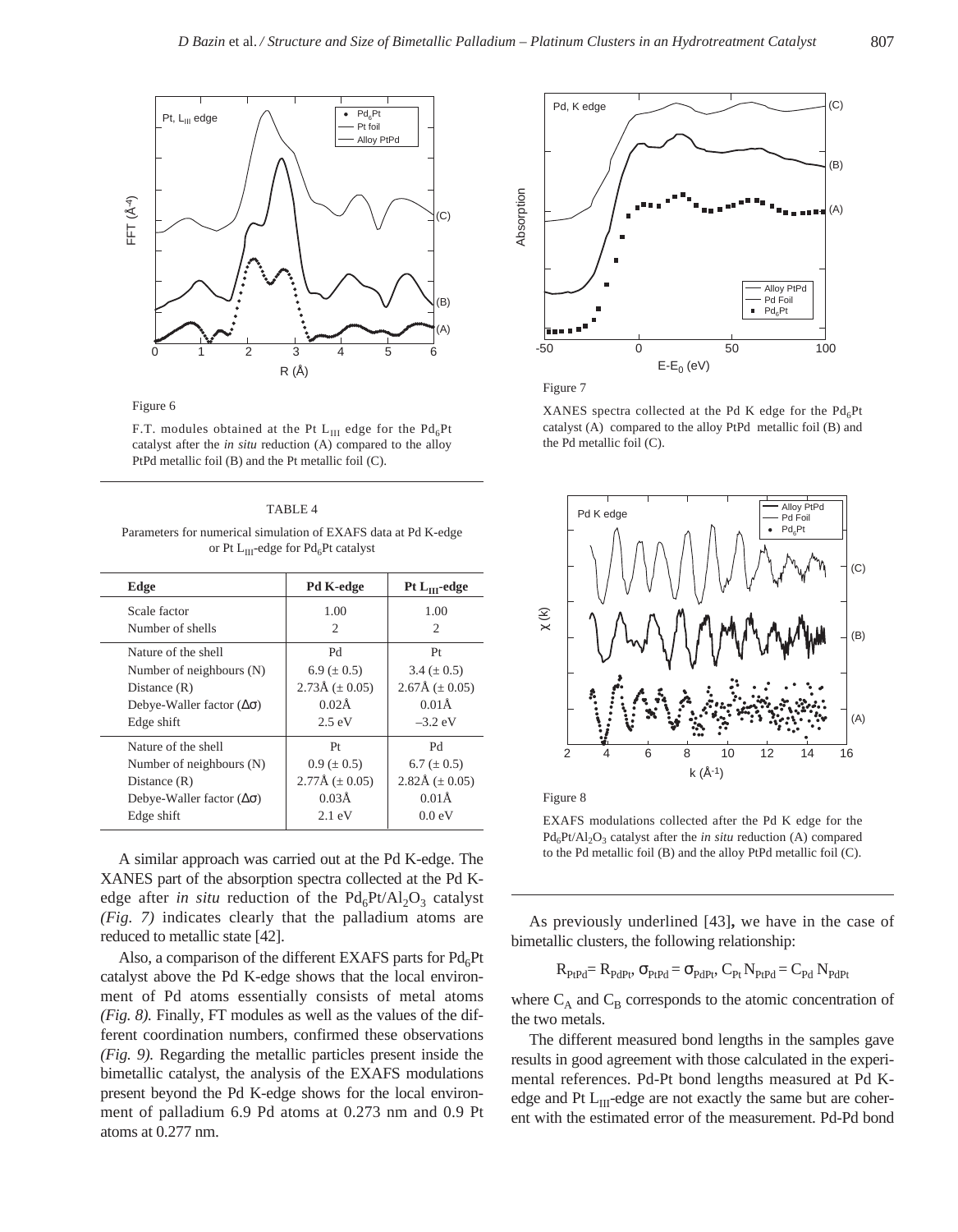length in the catalyst is typical of metallic material. Pt-Pt bond length is a little short but remain acceptable. The equality regarding the Debye-Waller factor is also respected. Finally, the relationship between the coordination numbers  $N_{PtPd}$  (average number of palladium atoms around platinum) and N<sub>PdPt</sub> (average number of platinum atoms around palladium) is respected, the atomic ratio between platinum and palladium being equal to 6.



Figure 9

FT modules obtained at the Pd K edge for the  $Pd_6Pt$  catalyst after the *in situ* reduction (A) compared to the alloy PtPd metallic foil (B) and the Pd metallic foil (C).

# **3.4 Catalytic Results: Hydrogenation of Aromatic Feed with Sulfur Addition**

The Figure 10 shows that the activity of both bimetallic catalysts decreases when the sulfur content of the feed increases. Nevertheless, for each sulfur content in the feed, the  $Pd<sub>6</sub>Pt$ catalyst is found more active than the  $Pd<sub>4</sub>Pt$  catalyst in terms of rate constants. The Figure 11 presents the aromatic contents and the cetane number measured for the products using the  $Pd_4Pt$  and  $Pd_6Pt$  catalysts. The higher cetane numbers obtained with the  $Pd_6Pt$  catalyst are in accordance with its higher efficiency in hydrogenation in presence of sulfur. This appears essentially by a better mono-aromatics saturation, the gain in poly-aromatics saturation being less important. On the other hand, at 20 ppm of sulfur in the feed, the  $Pd_6Pt$  catalyst allow to reach a PAH (Poly Aromatic Hydrocarbons) target which is inferior to 2 wt % (in the conditions used) contrary to the  $Pd<sub>4</sub>Pt$  catalyst for which the PAH content equals 4 wt%.

Besides the aromatic reduction, hydrodesulfurization is also performed. The sulfur content of products versus sulfur content of the feed is presented in Figure 12. We note that the  $Pd_6Pt$  catalyst is more efficient in desulfurizing the feed than the Pd<sub>4</sub>Pt catalyst when the sulfur content of the feed increases (between 20 and 50 ppm of sulfur in the feed, the conversion differences are negligible, whilst they are significant at higher sulfur content).

# **4 DISCUSSION**

Regarding the size of the metallic particles, the complete set of data, coming from HRTEM, volumetric  $H_2-O_2$  titration



Figure 10

Sulfur resistance of the bimetallic catalysts: Aromatics saturation  $(\%)$  and rate constant (h<sup>-1</sup>) versus sulfur content of the feed.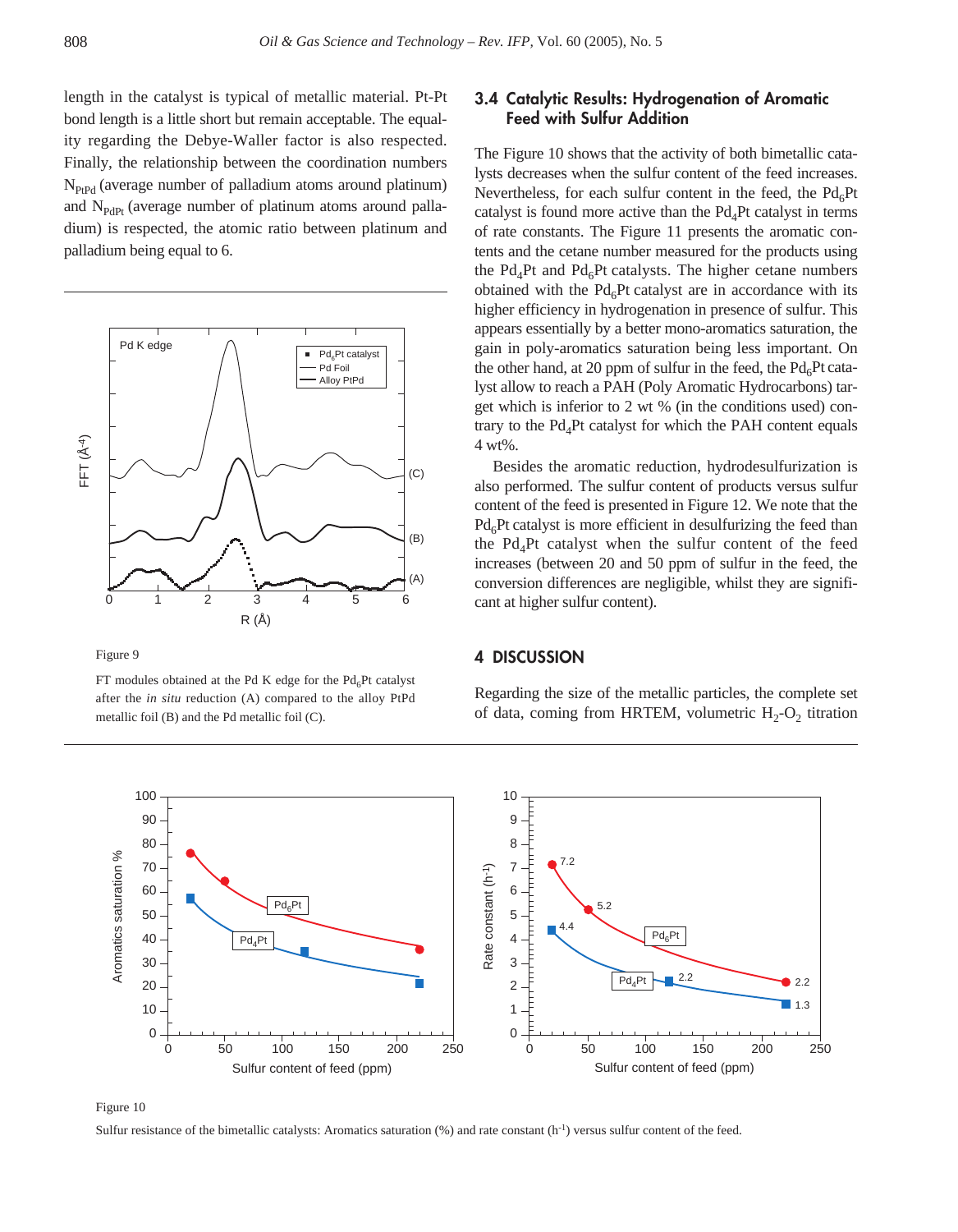

Distribution of aromatics and cetane number for  $Pd_APt$  and  $Pd_APt$  catalysts versus the amount of sulfur in the feed.



Figure 11

HDS catalytic performances of bimetallic catalysts.

and X-ray absorption spectroscopy, indicate the presence of nanometer scale metallic particles for the  $Pd<sub>6</sub>Pt$  catalyst. The results given by each technique are quite coherent if we take into account the different advantages and limitations of each characterization technique. Since the limit of detection of TEM is about 6 to 8 Å, very small metallic particles (less than 6 Å in diameter) may exist on the catalyst, which were not detected by TEM. However, whereas the TEM technique can distinguish several populations of metallic particles with different sizes, X ray absorption spectroscopy and volumetric  $H<sub>2</sub>/O<sub>2</sub>$  titration can only provide an average particle size. The key point of the EXAFS data is to point out the existence of heteroatomic bonds. At both Pd K-edge and Pt LIII-edge, bonds between palladium and platinum were characterized. Several studies [44-47] have used the synchrotron radiation specific X-ray absorption spectroscopy to give direct structural evidence of the presence or not of bimetallic clusters. The fact that our experiments are performed *in situ* allows us to build a structural model through the structural characteristics at the atomic level obtained with the different techniques. But what is the distribution of the two metals inside the bimetallic particle ?

From a theoretical point of view [48-49] we have now the possibility to describe in a realistic way the electronic structure of nanometer scale metallic clusters and thus to understand both their atomic and chemical rearrangements [50-51]. Moreover, the element with the lowest surface energy is indeed found enriched at the surface: Pd in Pt–Pd and Pt in Pt–Mo, Pt–Rh and Pt–Ru.

From an experimental point of view, the segregation of Pd has been observed in several studies [52]**.** More recently, nanometer sized particles of platinum and palladium have been prepared through a reaction of platinum and palladium aqueous salts in water-in-oil microemulsions. M. Yashima [53] noticed that the Pt particles are crystalline while the significantly smaller palladium particles are mostly amorphous and often adsorbed on the surface of platinum particles. The presence of palladium at the surface of the nanoparticles has been also pointed out by J. Solla-Gullon [54].

Finally, we have to underline that such distribution between the two metals is not systematic. For example, L. D'Souza [55] found through XPS and CO adsorption studies that the structure of the particles consists of a palladium core and a platinum shell.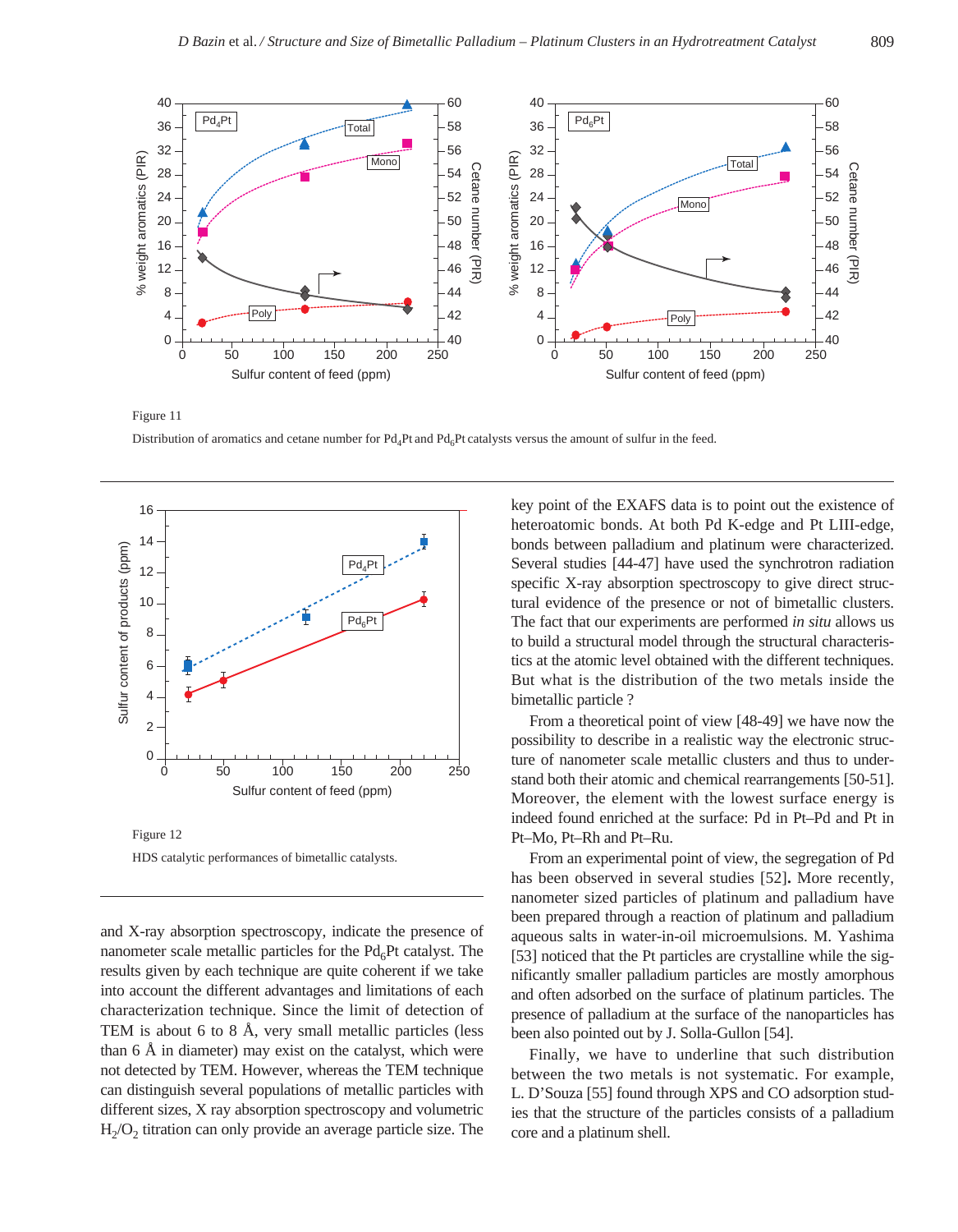In the case of an homogeneous system for which the core of the cluster is composed of N(Pt) atoms Pt and surface is made of N(Pd) atoms Pd, we have the relationship:

$$
[N_{\text{PtPt}} + N_{\text{PtPd}}]_{\text{Pt edge}} = 12 > [N_{\text{PtPd}} + N_{\text{PdPd}}]_{\text{Pd edge}}
$$

Where :

- $N_{\text{PtPt}}$  is the average number of platinum atoms around platinum (Pt edge),
- $N_{PtPd}$  s the average number of palladium atoms around platinum (Pt edge),
- $N_{\text{PdPt}}$  is the average number of platinum atoms around palladium (Pd edge),
- $N_{\text{PdPd}}$  is the average number of palladium atoms around palladium (Pd edge).

This hypothesis is based on the absence of monometallic clusters. In the present study, the total number of bonds engaged by the metallic element is more important for platinum *i.e.*  $N_{\text{PtPt}}$  (= 3.4) +  $N_{\text{PtPd}}$  (= 6.7) = 10.1 than for palladium *i.e.* N<sub>PdPt</sub> (= 0.9) + N<sub>PdPd</sub> (= 6.9) = 7.8. This suggests that the particles have a "cherry" structure: a shell of palladium surrounds a core of platinum atoms.

This approach is consistent with TEM analysis where it appeared that the specimen is dominated by a single morphology of particles. Thus, simple calculations of coordination numbers corresponding of spherical bimetallic particles of different sizes have been considered. In Figure 13, we have selected the case where a shell of palladium atoms surrounds a core of platinum atoms, the core size being considered as a parameter. A simple observation of this figure shows that an agreement can been found between the experimental results and the set of these simple calculations. In order to evaluate the uncertainty for the composition of the surface of the metallic cluster, we have chosen another family of clusters. In Figure 14, the core of platinum atoms contains 13 atoms and the number of shells of palladium atoms is considered as a parameter. Due to the size distribution, it is quite clear that the composition of the surface cannot be precisely determined in terms of the number of surface shells of palladium atoms. But it remains that, in the majority, the particles were found bimetallic, with a "cherry" structure with a preferential distribution of palladium atoms at the cluster surface.

TEM or EXAFS experiments were not performed on the Pd<sub>4</sub>Pt catalyst. But since we used the same preparation techniques for the two catalysts and since the results of  $H_2$ -O<sub>2</sub> volumetric titration were very comparable, the particle size for the two catalysts will be assumed to be the same.





Coordination numbers  $N_{PtPt}$ ,  $N_{PtPd}$ ,  $N_{PdPt}$ ,  $N_{PdPd}$  (the core of the cluster is composed of N(Pt) atoms Pt and surface is made of N(Pd) atoms Pd, the size of the core of platinum atoms is considered as a parameter) compared to experimental values.



#### Figure 14

Coordination numbers  $N_{\text{PtPt}}$ ,  $N_{\text{PtPt}}$ ,  $N_{\text{PdPt}}$ ,  $N_{\text{PdPd}}$  (the core of the cluster is composed of N(Pt) atoms Pt and surface is made of N(Pd) atoms Pd, the core of platinum atoms contains 13 atoms and the number of shells of palladium atoms is considered as a parameter) compared to experimental values.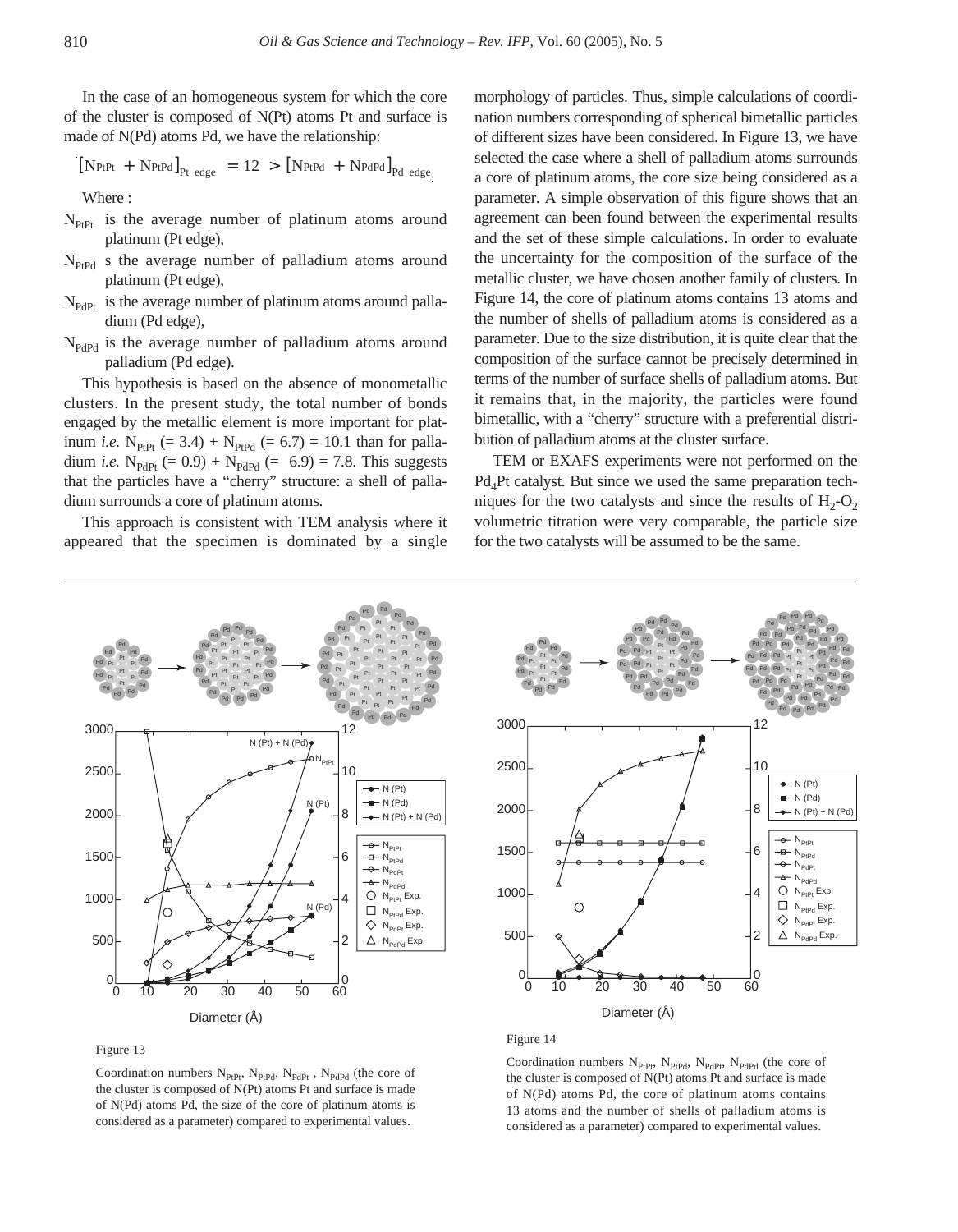

Figure 15

Theoretical predictions [23, 57] for the Pd surface segregation versus Pd bulk concentration of  $Pd<sub>4</sub>Pt$  and  $Pd<sub>6</sub>Pt$  catalysts. Surface composition of particles is obtained by the intersect of the curves 100 or 111 orientation and the straight lines.



Figure 16

Pd surface compositions versus particle size calculated from the model described in references [23, 57].

The activity (7.2 h<sup>-1</sup>) found for the Pd rich catalyst ( $Pd_6Pt$ ) is slightly higher than one could expect considering the simple increase of exposed metallic surface area keeping the same particle size  $(6.6 h<sup>-1</sup>)$ .

One can assume that going from the  $Pd_4Pt$  to the  $Pd_6Pt$ , not only the number of active sites but also their intrinsic activity are increased. The  $Pd_6Pt$  catalyst has therefore an overall intrinsic activity in presence of sulfur higher than the  $Pd<sub>4</sub>Pt$  catalyst.

Moreover, considering that more Pt atoms are accessible at the surface of the particles in the case of  $Pd<sub>4</sub>Pt$ , and that the intrinsic activity of Pt is much higher than Pd (by a factor of 1.7), Pd<sub>4</sub>Pt should be more active than Pd<sub>6</sub>Pt without synergetic effect. Neither can a simple co-operative effect between Pd (hydrogen supplier) and Pt (aromatic hydorgenation site) as proposed in reference [23] explain our catalytic results.

Surface composition is clearly the key point for the understanding of the catalytic properties of bimetallic catalysts. Theoretical calculations as described in references [23, 56] allow the surface composition of small aggregates to be predicted. Application of this model to our case is presented on Figure 15. One can see that for cubooctahedron of order 2 (diameter of about 1 nm), the atomic surface composition of the  $Pd_4Pt$  is 90% palladium, the complement being platinum (10%), whereas in the case of  $Pt<sub>6</sub>Pd$  these values are respectively 95% and 5%. On the basis of this theoretical calculation, we can say that more Pd atoms are accessible at the surface of the particles of the Pd<sub>6</sub>Pt compared to the Pd<sub>4</sub>Pt catalyst.

On Figure 16, are plotted, for the two bulk compositions, the evolution of Pd surface composition versus the particle size for a truncated cubooctahedron structure (order 2, 3, 4, 5 and 6). For particles smaller than 2 nm, the surface concentration decreases more quickly for the low Pd concentration  $Pd_4Pt$  than for Pd<sub>6</sub>Pt. The bulk concentration in Pd<sub>4</sub>Pt is not high enough to provide sufficient Pd atoms to have a full coverage of the surface of all the metallic particles. This point highlights the fact that the optimum bulk composition is size dependent and the Pd/Pt molar ratio of 4 often reported in literature as the best composition is appropriate in the case of large particles.

Keeping in mind that the real particle size distribution includes particles smaller than 1 nm, one can suppose that, in the case of the  $Pd_4Pt$  catalyst, a significant fraction of the overall metallic surface area corresponds to a Pd surface composition much lower than 100% with a significant fraction of exposed Pt atoms. The available amount of Pd, which tends to segregate, is lower than the number of surface sites and full coverage is not achieved. As was observed in a previous study [3], the optimum hydrogenation activity in presence of sulfur is obtained for a precise structure of the active site: a layer of Pd covering a Pt core with adsorbed sulfur coming from the testing conditions. This is not the case for the surface structure of  $Pt_4Pd$  and the better results for the Pd rich catalyst ( $Pd_6Pt$ ) can be associated with this difference in terms of Pd surface composition.

The synergy between palladium and platinum can also be shown if we compare rate constants, determined for the starting feed containing 20 ppm sulfur, of pure Pd and Pt monometallics as shown on Table 5. Because rate constants of the bimetallic catalysts are both higher than those of pure monometallic catalysts, no additivity effect, whatever the size of the catalytic site, can account for this experimental result.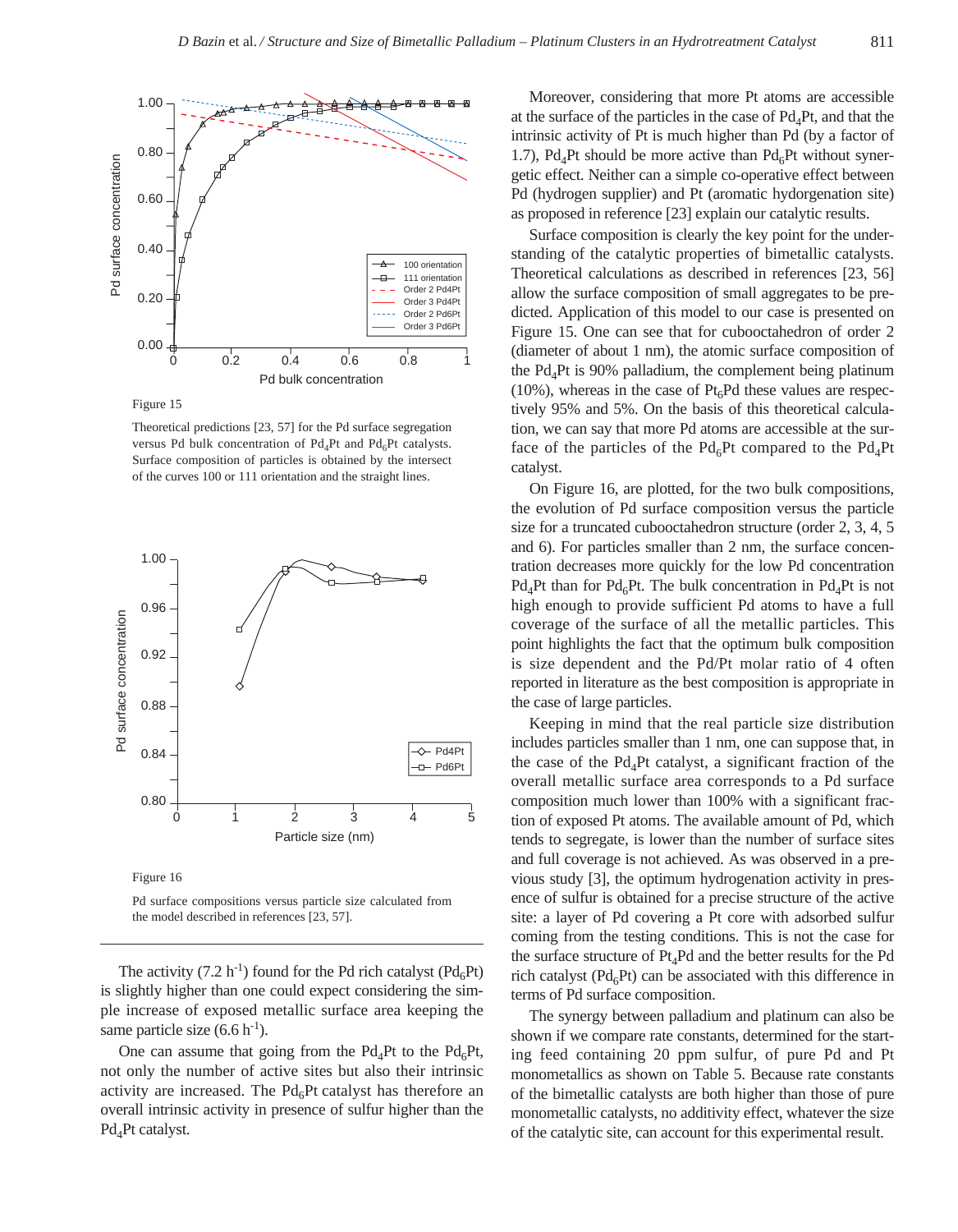TABLE 5 Comparison of constant rate k  $(h^{-1})$  for the starting feed (20 ppm S) for the monometallic and bimetallic catalysts

|                | pure Pd | pure Pt | $Pd_4Pt$ | $Pd_6Pt$ |
|----------------|---------|---------|----------|----------|
| $k(h^{-1})^a$  | 0.1     | 1.4     | 4.4      | 7.2      |
| TON $(h^{-1})$ | 312     | 542     | 1405     | 1490     |

a Constant rates are evaluated with a precision of 3%.

In addition, the sulphur/metal ratios measured on the used catalysts after hot washing with toluene and taking into account the sulphur adsorbed on the alumina carrier, are significantly lower for the bimetallic catalysts (0.1 and 0.2) than for monometallic Pt (0.5). This difference of amount of adsorbed sulphur between mono and bimetallic catalysts has also been observed in a previous study [3] and related to the core-shell structure. The Pd surrounding the Pt atoms inhibits the sulfidation of the Pt atoms, as shown by EXAFS measurements, where no Pt-S bonds in the bimetallic catalysts were observed.

## **CONCLUSION**

In the work presented here, TEM, X-ray absorption spectroscopy and volumetric  $H_2-O_2$  titration were used to characterize the structure and the composition of the metallic particles in bimetallic  $PdPt/Al_2O_3$  catalysts for aromatic hydrogenation and desulphurization treatments.

Such a study is an important step to improve our understanding of catalytic phenomena at a nanometer scale and to establish structure – reactivity relationships. The results obtained by the different techniques give complementary information on both structure and composition of the metallic particles. Most of the particles are very small (less than 1 nm). In the majority, the particles were found bimetallic, with a "cherry" structure with a preferential distribution of palladium atoms at the cluster surface. It has been shown that the optimum Pd/Pt molar ratio is size dependent and must be adjusted in order to keep the precise bimetallic structure (core of Pt surrounded by a complete shell of Pd).

## **ACKNOWLEDGEMENT**

The authors would like to acknowledge N. Zanier-Schildknecht and L. Sorbier from Physics and Analysis division of IFP-Lyon for their analytical support, and S. Belin for help on the EXAFS IV beam line (LURE, Orsay).

#### **REFERENCES**

1 Official Journal of the European Union, 22.2.2003, Annex IV, L 76/19. In addition to their carcinogenic characteristic, mono- or poly-cyclic aromatics lowers the diesel fuel quality by lowering the cetane index.

- 2 Barbier, J., Lamy-Pitara, E., Marecot, P., Boitiaux, J.P., Cosyns, J., and Verna, F .(1990), *Adv. Catal.*, **37**, 279.
- 3 Guillon, E., Lynch, J., Uzio, D. and Didillon B. (2001), Characterization of bimetallic Pt systems: application to the reduction of aromatics in presence of sulfur, *Catalysis Today* **65**, 201.
- 4 Albertazzi S., Busca G., Finocchio E., Glöckler R. and Vaccari A. (2004), *J Catal* **223**, 272-381.
- 5 M Jacquin, DJ Jones, J Rozière, S Albertazzi, A Vaccari, M Lenarda, L Storaro and R Ganzerla (2003), *Applied Catal A*, **251**, 131.
- 6 Yasuda H., Matsubayahi N., Sato T. and Yoshimura Y. (1998), *Catal. Lett.*, **54**, 23.
- 7 Matsubayashi N., Yasuda H., Imamura M. and Yoshimura Y. (1998), *Catal. Today*, **45**, 375.
- 8 Rodriguez-Castellon E., Mérida J., Diaz L., Maireles-Torres P., Jones D.J., Rozière J. and Jimenez-Lopez A. (2004), *Applied Catal A*, **260**, 9.
- 9 Fujikawa T., Idei K., Ebihara T., Mizuguchi H. and Usui K. (2000), *Applied Catal. A*, **192**, 253.
- 10 Jongpatiwut T.S., Li Z., Resasco D.E., Alvarez W.E., Sughrue E.L. and Dodwell G.W. (2004), *Applied Catal. A*, **262**, 241-253.
- 11 Yasuda H., Sato T. and Yoshimura Y. (1999), *Catal. Today*, **50**, 63.
- 12 Pawelec B., Cano-Serrano E., Campos-Martin J.M., Navarro R.M., Thomas S. and Fierro JLG (2004), *Applied Catal. A*, **275**, 127-139.
- 13 US patent 6235915B.
- 14 Stanislaus S.A. and Cooper B.H. (1994), *Catal. Rev. Sci. Eng.,* **36**, 75.
- 15 Suchanek A.J. (1990), *Oil & Gas J*., **7**, 109.
- 16 Kabe T., Qian W., Hirai Y., Li L. and Ishihara A. (2000) Hydrodesulfurization and Hydrogenation Reactions on Noble Metal Catalysts: I. Elucidation of the Behavior of sulfur on alumina-Supported Pt and Pd Using the 35S Radioisotope Tracer Method, *J. Catal.*, **190**, 191.
- 17 Jacquin M., Jones D.J., Roziere J., Lopez A.J., Rodriguez-Castellon E., Menayo J.M.T., Lenarda M., Storaro L., Vaccari A. and Albertazzi S. (2004), *J. Catal*., **228 (2)**, 447- 459.
- 18 Fujikawa T., Tsuji K., Mizugushi H., Godo H., Idei K. and Usui K. (1999), *Catal Lett.*, **63**, 27-33.
- 19 Toshima N., Harada M., Yonezawa T.,Kushihashi K. and Asakura K. (1991), Structural analysis of polymer-protected PdPt bimetallic clusters as dispersed catalysts by using Exafs, *J. Phys. Chem.,* **95**, 7448.
- 20 Kolb U., Quaiser S.A., Winter M. and Reetz, M.T. (1996), Investigation of Tetraalkylammonium Bromide Stabilized Pd/Pt bimetallic clusters using Exafs, *Chem. Mater.*, **8**, 1889.
- 21 Micheaud-Especel C., Bazin D., Guérin M., Marecot P. and Barbier J. (2000), Study of supported Pd-Pt catalysts. IR and Exafs characterisations and catalytic activity for toluene hydrogenation, *Reac. Kin. & Cat. Lett.*, **69**, 209.
- 22 Renouprez A., Rousset J.L., Cadrot A.M., Soldo Y. and Stievano L. (2001), Structure and catalytic activity of PdPt aggregates obtained by laser vaporisation of bulk alloys, *J. of Alloys and Compounds*, **328**, 50.
- 23 Rousset J.L., Stievano L., Cadete Santos Aires F.J., Geantet C., Renouprez A.J. and Pellarin M. (2001), Hydrogenation of toluene over γ-Al<sub>2</sub>O<sub>3</sub> supported Pt, Pd and Pd-Pt model catalysts obtained by laser vaporization of bulk metals, *J. Catal.*, **197**, 335.